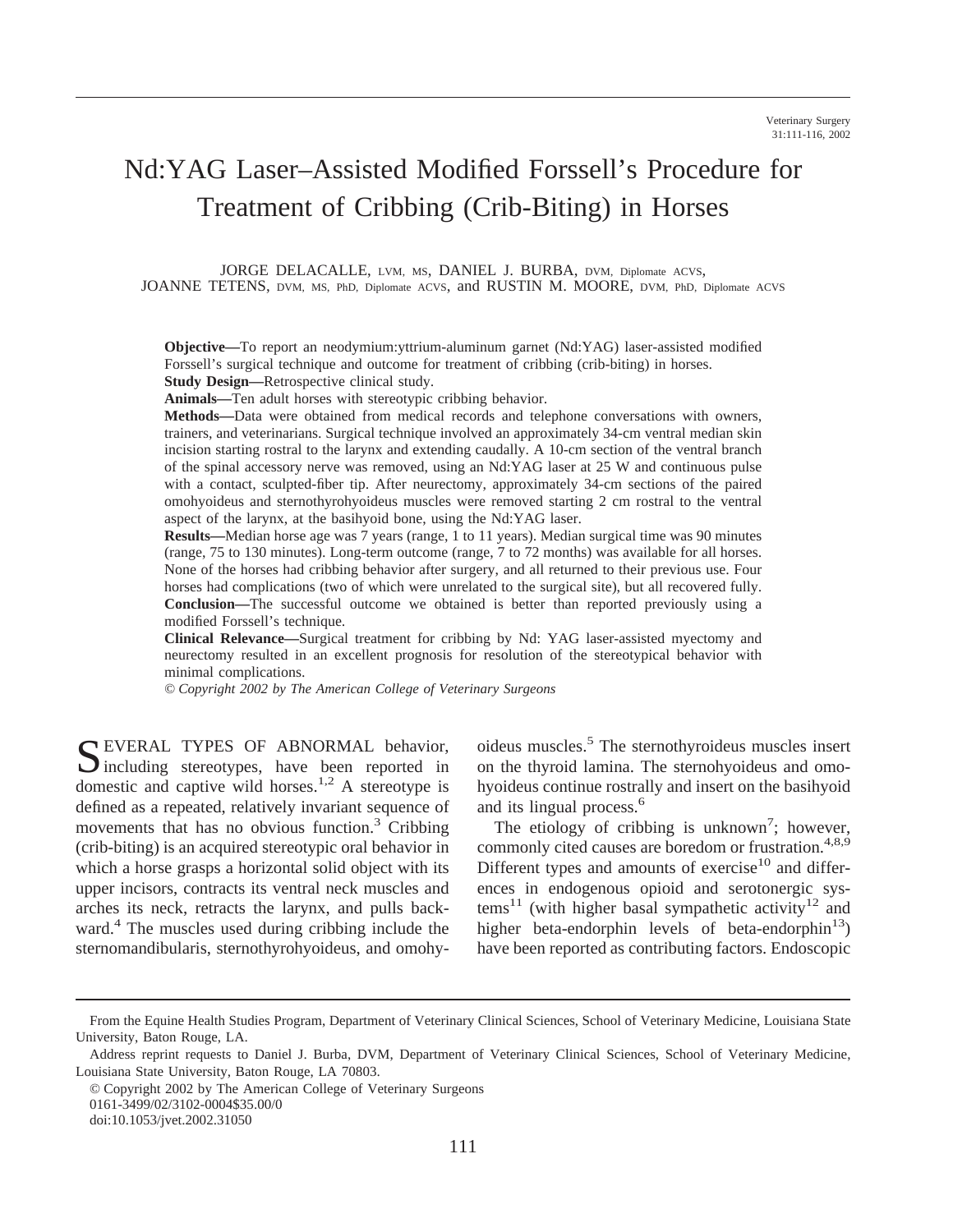and radiographic examination during episodes of cribbing have shown that air does not pass into the proximal esophagus by deglutition, but rather because of a negative pressure gradient created between the esophagus and pharynx. Thus, the term "wind-sucking" is a misnomer.<sup>8</sup> Sequelae to cribbing include poor performance, weight loss, abnormal wear of the incisor teeth, and flatulent colic.<sup>4</sup>

Conservative treatment methods for cribbing include the use of cribbing straps,<sup>14</sup> providing the horse with a companion animal such as a goat or a pony, $\frac{7}{2}$ moving the horse to pasture or increasing the frequency of turn-out, $4.15$  applying noxious agents to the surfaces used for crib-biting, $16$  and electric shock aversion therapy.17 Creation of permanent buccal fistulae has been used to prevent cribbing;<sup>18</sup> however, buccostomy has disadvantages including undesirable cosmesis and other complications associated with a buccal fistula.18 Acupuncture has also been used to eliminate cribbing.19 Despite the many reported methods, some are undesirable, results are unreliable, and successful correction of cribbing is quite variable.<sup>4,7</sup>

Various surgical procedures have been described to treat cribbing in horses. In 1872, Gerlach performed an omohyoid myotomy with variable results.20 Forssell, in  $1926$ ,<sup>20</sup> performed a procedure that involved segmental myectomy of the sternomandibularis, omohyoideus, and sternothyrohyoideus muscles<sup>18,20</sup>; however, it resulted in considerable disfigurement of the neck because of the loss of a large part of the sternomandibularis muscle.<sup>21</sup> To improve the cosmetic appearance of the neck, a modification of Forssell's technique that did not involve myectomy of the sternomandibularis muscle was developed.<sup>22</sup> This modified technique involved a bilateral neurectomy of the ventral branches of the spinal accessory nerves,  $23,24$ which provide motor function to the sternomandibularis muscles.<sup>5</sup> Bilateral section of these nerves without myectomy yielded inferior results compared with a combination of neurectomy and myectomy of the omohyoideus and sternothyrohyoideus.25-27 This latter modification of Forssell's technique provided superior cosmetic appearance compared with Forssell's original procedure and is currently the treatment of choice for cribbing.23,28 However, based on their experience with poor outcome after use of the modified Forssell's procedure, Schofield and Mulville concluded that this procedure should no longer be recommended for the treatment of oral stereotypes in horses.<sup>29</sup>

Previous reported success rates for the modified Forssell's technique range from  $50\%$  to  $93\%$ .<sup>24,30</sup> Recurrence of cribbing behavior may be related to seroma or hematoma formation that could result in development of tendon-like fibrous tissue between the cut muscle ends. $31$  Thus, minimizing seroma or hematoma formation postoperatively may improve outcome after a modified Forssell's technique. The wavelength of the neodymium:yttrium aluminum garnet (Nd: YAG) laser makes it ideal for coagulation of vascular tissues because of the relatively good absorption of the laser beam by hemoglobin.<sup>32</sup> A reduction in the amount of muscle remaining ventral to the larynx may further minimize the development of the tendon-like fibrous tissue that is believed to facilitate retraction of the larynx and reoccurrence. To our knowledge, there are no reports of a modified Forssell's technique that describe muscle transection rostral to the ventral aspect of the larynx.

To minimize postoperative recurrence of cribbing, we developed a modified Forssell's technique with more rostral transection of the sternothyrohyoideus and omohyoideus muscles performed with an Nd: YAG laser to reduce seroma or hematoma formation. Nd:YAG laser neurectomy of the ventral branches of the spinal accessory nerve was also incorporated into the procedure. Thus, the purpose of the study reported here was to describe our experience with another modification of Forssell's technique and to report outcome in 10 horses.

#### **MATERIALS AND METHODS**

#### *Criteria for Case Selection*

The medical records of horses admitted for surgical treatment of cribbing between November 1994 and February 2000 were reviewed.

#### *Retrieved Data*

Signalment (age, breed, gender) and historical data (duration of the stereotype, current or intended use), confinement (stabling or pasture), amount of exercise, and current feeding program were retrieved from the medical records. Preoperative variables retrieved included results of physical examination, complete blood count, serum fibrinogen concentration, serum biochemical profile, and antimicrobial and nonsteroidal anti-inflammatory (NSAID) administration. Postoperative variables of interest were complications (including incisional drainage or infection, abscess, or seroma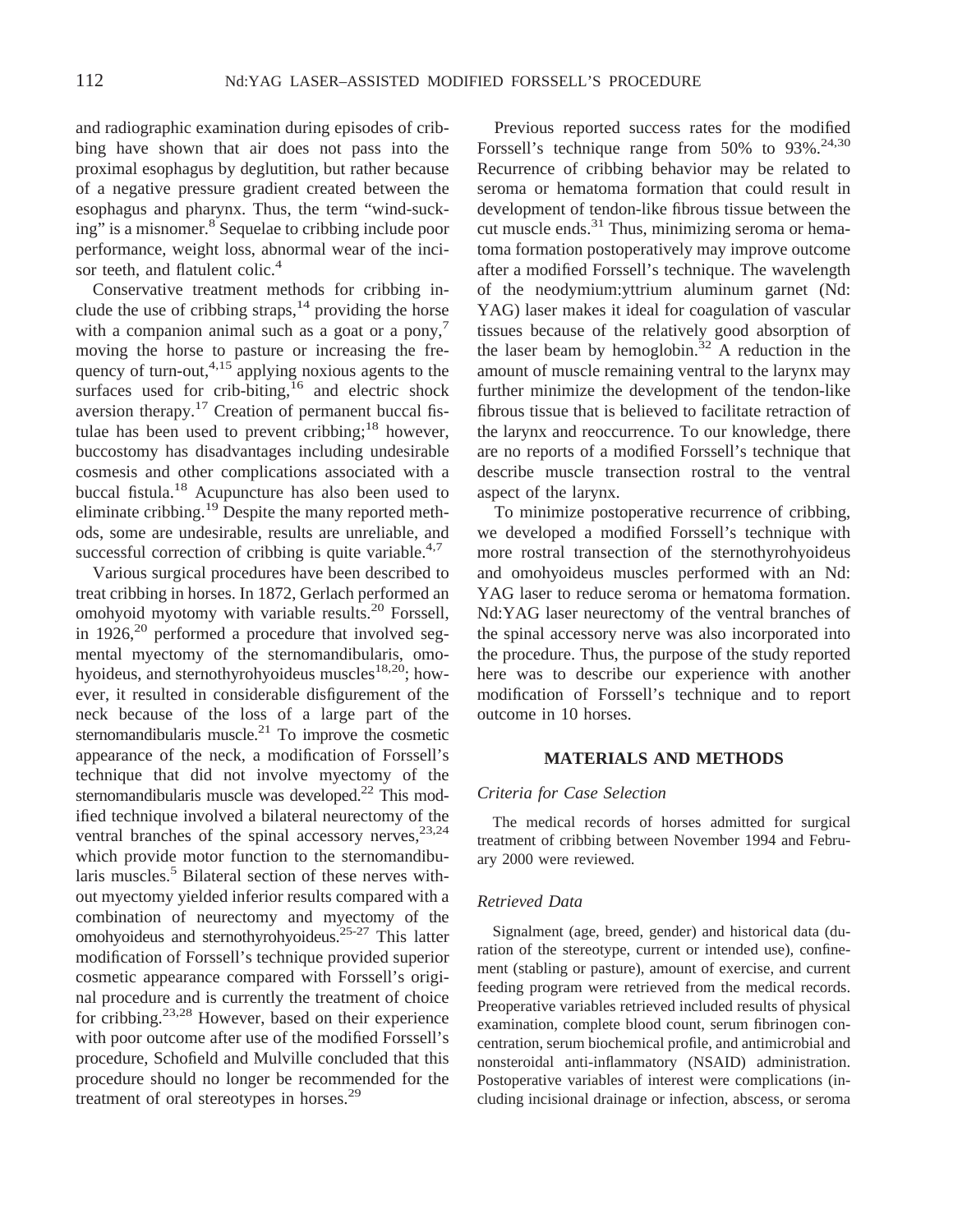formation), the number of days a drain was maintained, antibiotic and NSAID administration, and days of hospitalization.

#### *Surgical Technique*

Horses were anesthetized and positioned in dorsal recumbency with the neck in full extension. The ventral aspect of the neck and throat from the midcervical to intermandibular region were clipped and prepared for aseptic surgery. A ventral median skin incision extended caudally for approximately 34 cm starting 2 cm rostral to the ventral aspect of the larynx, at the basihyoid bone (Fig 1). The skin edges were retracted laterally to expose the paired omohyoideus, sternothyrohyoideus, and sternomandibularis muscles. Skin and subcutaneous hemostasis was achieved by electrocautery. A dissection plane was established along the medial aspect of each sternomandibularis muscle, approximately 7



**Fig 1. Ventral median incision for approach to perform a modified Forssell's to alleviate cribbing. The skin incision is made starting at the basihyoid bone and extended caudally. HA, basihyoid bone; LFV, linguofacial vein; TC, thyroid cartilage; MV, maxillary vein; CC, cricoid cartilage; JV, jugular vein.**

cm caudal to the musculotendinous junction. Each muscle was then rolled laterally to identify the arterial supply to the cranial portion. The ventral branch of the spinal accessory nerve is located deep to the artery and emerges from within the fascia. A segment of the nerve was carefully freed from the fascia along the muscle. Identification of the ventral branch of the spinal accessory nerve was confirmed by contraction of the sternomandibularis muscle and flexion of the atlanto-occipital joint when the nerve was grasped with hemostat forceps. The nerve was isolated, and a 10-cm section was removed by use of an Nd:YAG laser (Sharplan model 2100 Nd:YAG Laser; Tel-Aviv, Israel) with a contact sculpted-tip fiber at 25 W in a continuous pulse mode.

After neurectomy, approximately 34-cm sections of the paired omohyoideus and sternothyrohyoideus muscles were removed. Blunt dissection with scissors was used to isolate the paired muscle bellies from the trachea, ventral aspect of the larynx, and underlying fascia. Then the Nd:YAG laser with the same tip and power setting was used to transect the muscles (Fig 2). These power settings provided rapid and efficient excision of muscle with a thermal effect that achieved hemostasis and lymphostasis. The sternohyoideus and omohyoideus muscles were transected approximately 2 cm rostral to the most cranial aspect of the ventral surface of the larynx, at the basihyoid bone. The sternothyroideus muscles were transected at their insertion onto the thyroid cartilage laminae. Caudal transection of the omohyoideus muscle was performed in an oblique fashion deep to the jugular vein. The sternothyrohyoideus muscles were sectioned transversely at the distal limits of the skin incision.

A 1-inch-diameter Penrose drain (Davol Inc, Cranston, RI) was positioned longitudinally in the subcutaneous space and exteriorized through separate 3-cm stab incisions rostral and caudal to the ends of the surgical incision. The horse's head was placed in slight flexion, and the subcutaneous tissues were closed in a simple continuous pattern with 2-polydioxanone. Stainless steel staples were used to appose the skin. A stent bandage was sutured over the wound for protection during recovery from anesthesia. After the drain was removed, horses were discharged from the hospital with instructions to confine to a box stall with daily hand walking for 10 days. The stab incisions were to be cleaned with a mild disinfectant solution daily until healed.

### *Outcome*

Short-term (hospital discharge) and long-term (no less than 6 months after surgery) outcome were recorded. Recurrence of cribbing, complications that developed after hospital discharge, owner's satisfaction with cosmetic appearance, respiratory noise during exercise, and postoperative return to function were obtained by telephone conver-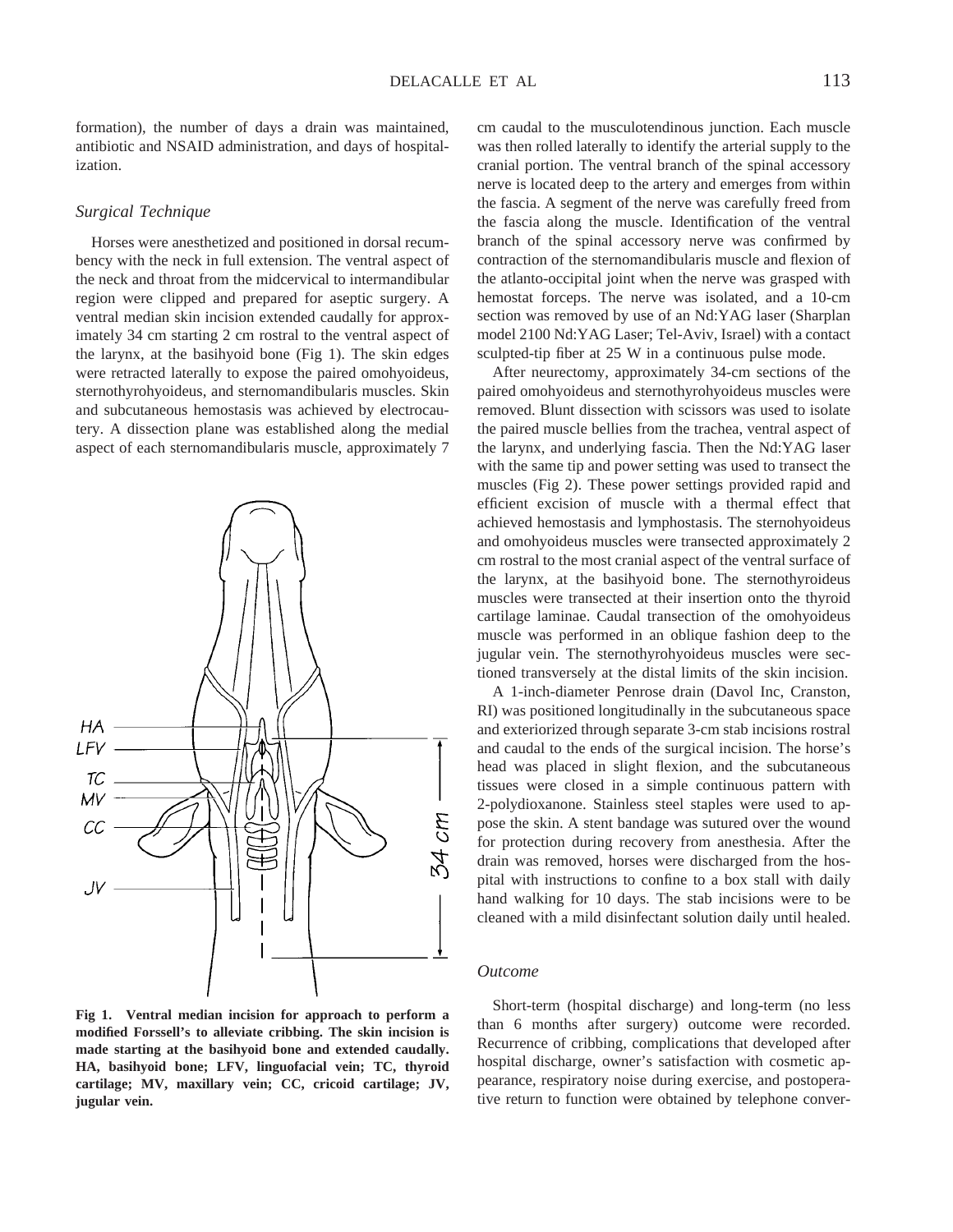

**Fig 2. An Nd:YAG laser with a contact sculpted-tip fiber is used to transect the combined sternothyrohyoideus and omohyoideus muscles to alleviate cribbing (cribbiting). JV, jugular vein.**

sation with owners, trainers, and referring veterinarians by use of a standardized questionnaire.

# **RESULTS**

There was one stallion, four geldings, and five females; median age was 7 years (range, 1 to 11 years). Two breeds were represented: Quarter Horses  $(n = 7)$  and Thoroughbreds  $(n = 3)$ . Although the exact duration of the stereotype was difficult to determine, eight horses were classified as chronic cribbers  $(>= 2$  years), and two horses were classified as acute cribbers (1.5 months, 4 months). The actual or intended use for the Quarter Horses was cutting and for the Thoroughbreds was racing. All horses were box stall confined between exercise use. The feeding program for all horses included oats or concentrated pelleted feed, or both, and grass hay.

Except for two yearlings that had excessive wear of

the incisor teeth, physical examination results were unremarkable. No clinicopathologic abnormalities were identified. Preoperatively, horses were administered either potassium penicillin G (22,000 U/kg, intravenously [IV], every 6 hours) and gentamicin (6.6 mg/kg, IV, once daily), ceftiofur sodium (4.4 mg/kg, IV, every 12 hours), or trimethoprim-sulfamethoxazole (15 to 30 mg/kg, orally, every 12 hours). The antimicrobial drug(s) administered preoperatively were continued for a median of 10 days (range, 5 to 10 days) after surgery. Phenylbutazone (2.2 mg/kg, orally, once or twice daily) was administered to all horses, preoperatively and for 5 days after surgery.

Median surgical time was 90 minutes (range, 75 to 130 minutes). Flexion of the atlanto-occipital joint as a neural reflex occurred when the spinal accessory nerve was grasped in all horses. The median length of muscle resected was 34 cm (range, 30 to 34 cm), and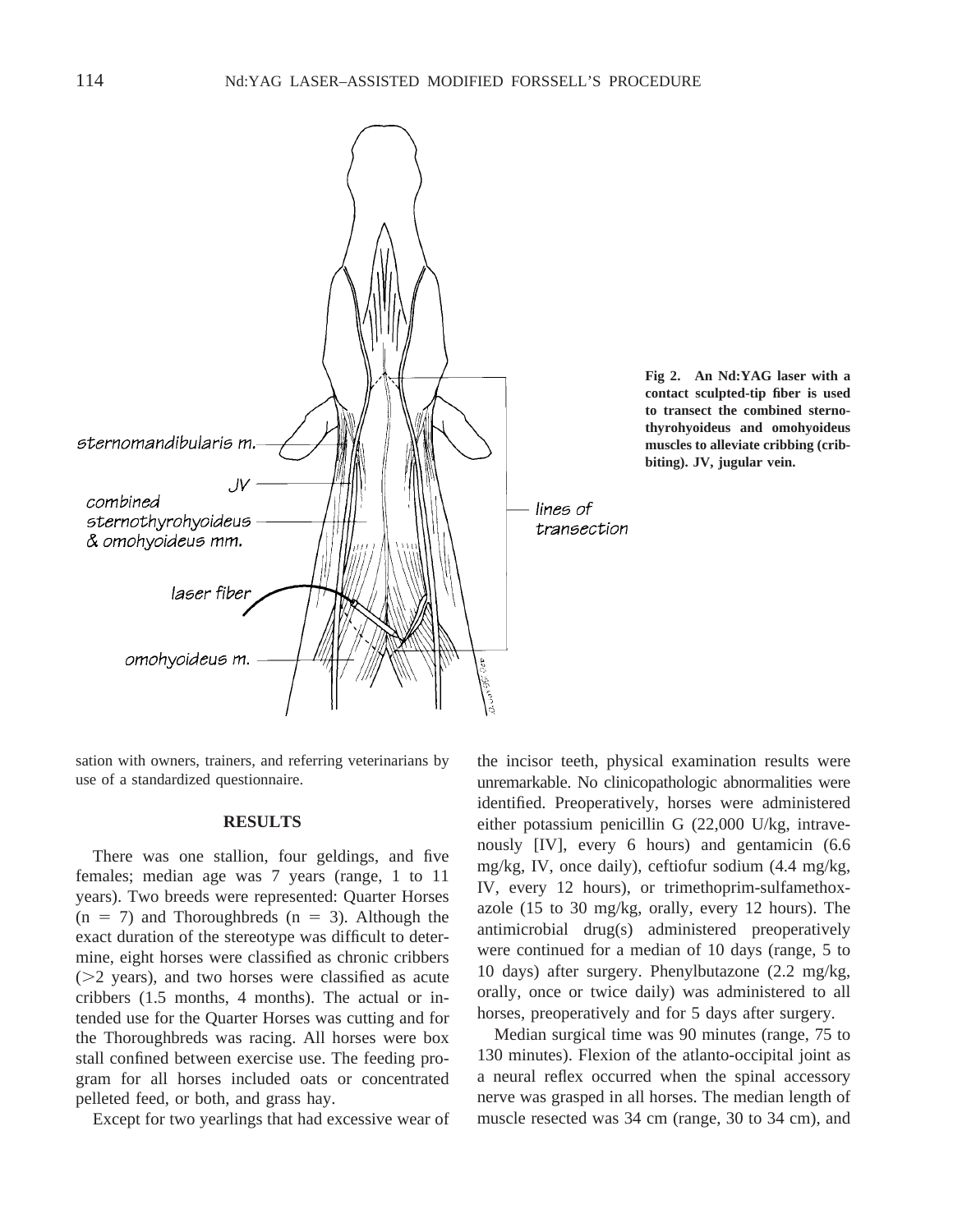the median length of nerve resected was 10 cm (range 7 to 15 cm). Hemorrhage from the transected muscles was minimal in all horses. A Penrose drain was maintained in all horses for a median duration of 5 days, (range, 4 to 6 days). Median duration of hospitalization was 5 days (range, 3 to 10 days).

Postoperative complications occurred in four horses. One horse developed phlebitis of the jugular vein (at 5 days), diarrhea and abdominal discomfort (at 7 days), and an incisional infection (at 10 days) after surgery. The cause of the diarrhea was undetermined but was suspected to be associated with antimicrobial administration. This horse recovered uneventfully. One horse had an incisional abscess, 1 month after surgery, that was drained and healed by second intention. Two weeks after surgery, another horse developed moderate inflammation at the surgery site. This responded to local application of hot-packs.

Long-term outcome (median duration, 28 months; range, 7 months to 6 years) was available for all horses. Immediately after surgery, but as a single episode, two horses applied their incisor teeth to an object but did not grasp the surface, flex the neck, or make associated gulping noises. After hospital discharge, there was no recurrence of cribbing behavior. Owners and trainers were satisfied with the cosmetic appearance of the surgical site, and all horses returned to, or exceeded, their presurgical level and intended use of activity.

## **DISCUSSION**

With this modification of the Forssell's technique, we were successful in preventing cribbing in 10 horses. This outcome may have been a result of transection of the sternothyrohyoideus and omohyoideus muscles rostral to the ventral aspect of the larynx, at the basihyoid bone, use of an Nd:YAG laser to perform the neurectomy and control hemorrhage during muscle transection, or a combination of these techniques.

Our follow-up period after surgery ranged from 7 to 72 months. Our success with these 10 horses was higher than the success rate reported previously by the following authors: Schofield and Mulville (1998), 50%29; Fjeldborg (1993), 60%31; Hakansson et al (1992),  $50\%^{30}$ ; Turner et al (1984),  $57\%^{28}$ ; Greet (1982),  $78\%^{23}$ ; Fricker and Hugelshofer (1981), 80%<sup>33</sup>; and Huskamp et al (1983), 93%<sup>24</sup>; using a modified Forssell's technique. Reported success with

Forssell's technique were Hakansson et al (1992) with 92%, $30$  Hermans (1973) with 73%, $34$  and Forssell (1926) with  $80\%$ <sup>20</sup> The poor outcome achieved by Schofield and Mulville led them to conclude that a modified Forssell's procedure could no longer be recommended for the treatment of oral stereotypes in horses.<sup>29</sup> We believe the difference in successful outcome between some of the reported studies and our experience was partly related to the more rostral transection of the muscles than previously reported $35$ and use of an Nd:YAG laser to perform the myectomy.

The recurrence of cribbing after surgery may occur because of alternative innervation or reinnervation of the sternomandibularis muscle, fibrous reunion of transected muscle ends, or adaptation by other structures.<sup>24,29</sup> The eleventh cranial nerve (spinal accessory) is classified as a motor nerve.<sup>5</sup> The ventral branch of this nerve enters the dorsal aspect of the sternomandibularis muscle at the junction of the muscle belly and its tendon of insertion.<sup>5</sup> The use of an Nd-YAG laser for resection of as much of this nerve as possible may reduce the likelihood of reinnervation. After segmental resection of these muscles, a tendonlike fibrous tissue may develop in place of the extirpated muscles, thereby making it possible for the horse to engage in cribbing behavior again. $31$  More rostral transection of the sternothyrohyoideus and omohyoideus muscles, as we describe, may decrease the likelihood of a fibrous union forming between the transected muscle ends. Minimizing seroma or hematoma formation postoperatively may decrease fibrous tissue formation and improve outcome. The omohyoideus muscles should be meticulously freed from the larynx, linguofacial vein, and thyroid gland before application of the Nd-YAG laser to avoid inadvertent secondary thermal effects to these structures. We believe that the use of an Nd:YAG laser to transect these muscles may reduce seroma or hematoma formation because of the coagulative effects of the laser thermal energy.32

We considered use of a Penrose drain to be necessary with our technique.<sup>28</sup> Despite meticulous control of hemorrhage, postoperative seroma formation is possible because of the dead space that is created by muscle resection. Serum drainage occurred in all horses but was not excessive. Horses were administered systemic antibiotics for at least 1 day after drain removal, and the drain was the principal reason horses were administered postoperative antibiotics. Those horses that did not develop complications after surgery